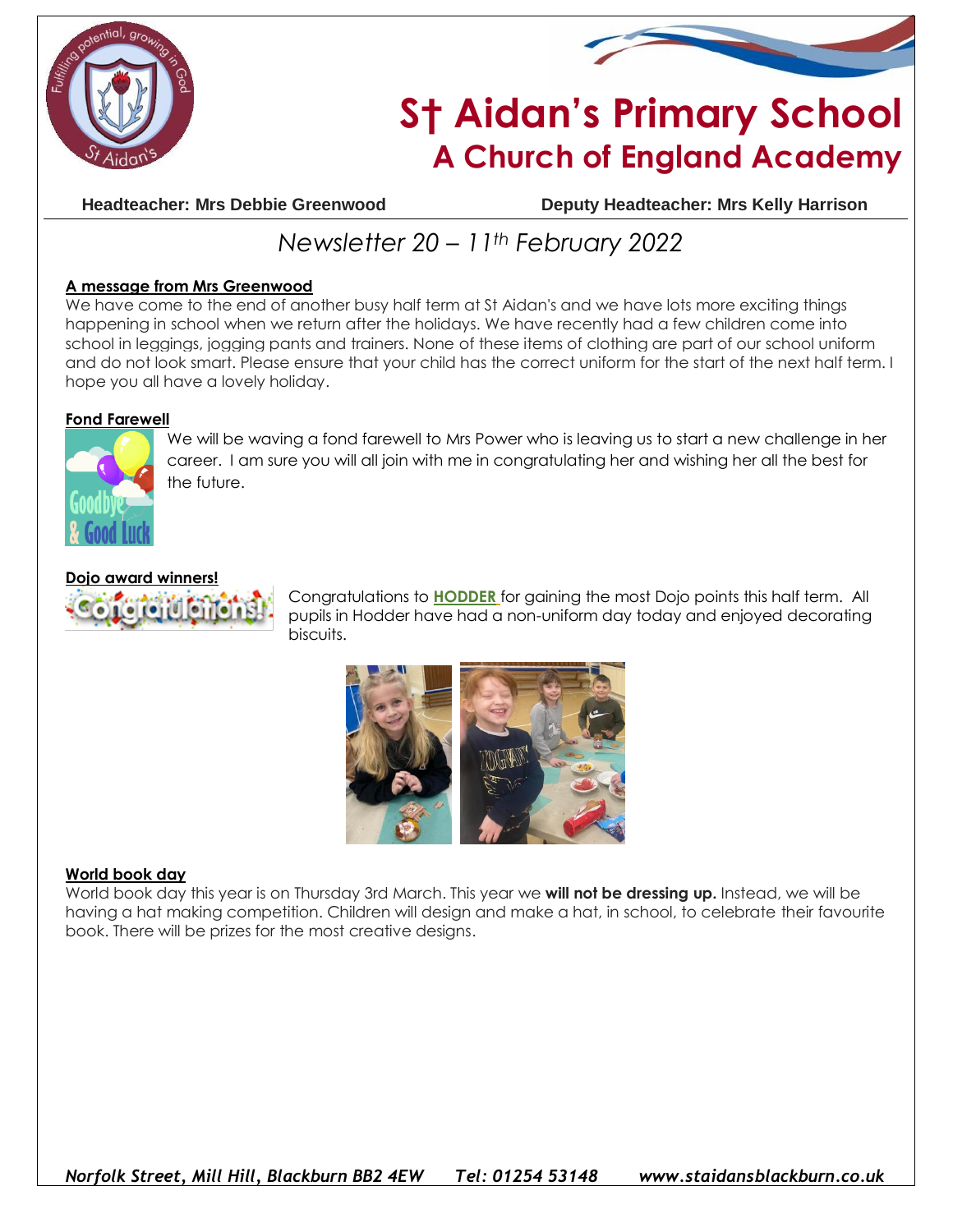# REMINDER

### **Online safety sessions for Parents/Carers**



### In partnership with

**Keeping Children Safe While Gaming Online for Parents/ Carers – Wednesday, 16 February 2022, 5.30pm – 6.30pm**

Blackburn Children's University are working in partnership with the NSPCC on an internet safety campaign, which is part of Safer Internet Day.

Do you know your whispers from your skins? Your Fortnite from your FIFA? This February, the NSPCC are supporting UK Safer Internet Centre's Safer Internet Day and encouraging families across the UK to get talking about online gaming.

Their workshop 'Keeping children safe while gaming online' will help give parents and carers an understanding of how young people game online and knowledge of tools and resources that can help to keep them safe.

The event will take place virtually, **to book your place, please click here** <https://bit.ly/SafetyOnline16Feb>

### **Mental Health week 2022 Online Safety and Police visit**



This week, Mental Health week, has seen us focus on encouraging children to consider how they have grown and how they can help others to grow. They have listened to presentations and participated in various activites.

On Tuesday the Police came in to school to talk to the Juniors about Internet Safety and their roles within the community.

Using the internet, including mobile phones and social media safely and positively, is a key message that we promote in school and celebrating Safer Internet Day is a fantastic opportunity for us to re-emphasise the online safety messages we deliver throughout the year.

### **Indoor Sports Hall Athletics Competition-Years 3 and 4**

We are so proud that our indoor athletics team came third in the competition held on Wednesday evening! There was Impecable behaviour all round and it was lovely to see the children cheering each other on as well as children from other schools.



### **NSPCC Number day donations**

Thankyou to you all for your contributions. The total amount raised was £109.42

### **Spare Uniform**

If anyone has any spare uniform, preferably age 7+, please can you send it in to school.

*Norfolk Street, Mill Hill, Blackburn BB2 4EW Tel: 01254 53148 www.staidansblackburn.co.uk*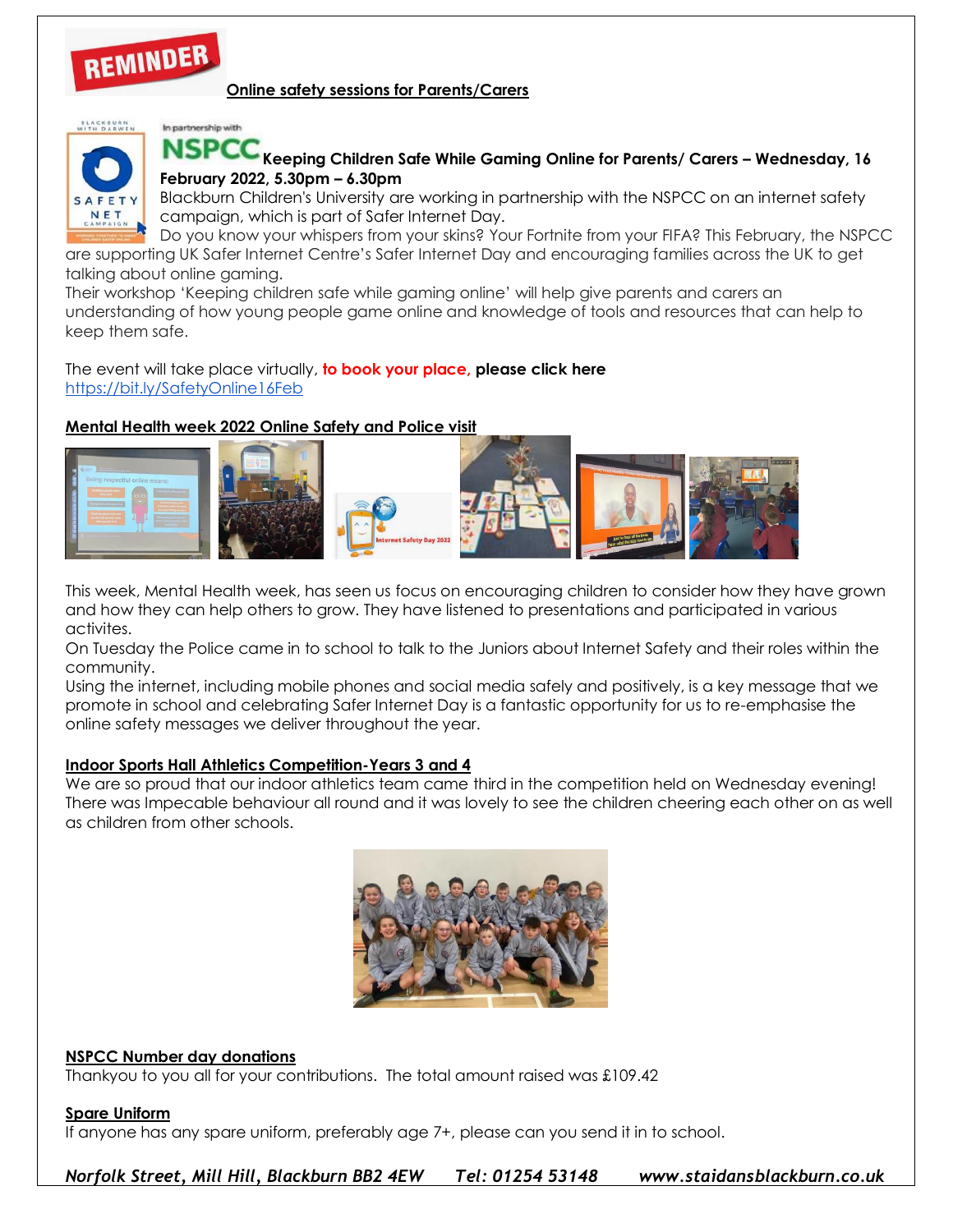### **Half term challenges run by Children's University**





### **ALWAYS House Statistics**

ALWAYS following the school rights this week:

| нc<br>н | <b>ALDEN</b> | ۱ ۱ ۱ | RIBBLE |
|---------|--------------|-------|--------|
| 96%     | 98%          | 00%   | 100%   |

#### **Dates for the Diary**

Children's Mental Health Week Monday 7th February Online Safety Day Tuesday 8th February **School Closes for Half Term – 3.15pm Friday 11th February** Keeping children safe online course **Wednesday 16th February INSET Day – School Closed to pupils Monday 21st February School Re-opens – 8.40am Tuesday 22nd February** Shrove Tuesday-Lent worship in church Tuesday 1st March World Book day **Thursday 3rd March** Mother's day **Mother's day** Tuesdasy 8<sup>th</sup> March Comic relief Friday 18th March Easter service in church Tuesday 5<sup>th</sup> April **School Closes for Half Term – 2.15pm Wednesday 6th April**

Y5 and Y6 Outward Bound trip Monday 7<sup>th</sup> March – Friday 11<sup>th</sup> March

### **Congratulations!**

Well done to the following children for being chosen to receive an award this week:



|                            | <b>Stars of the Week</b> | <b>Headteacher's Award Winner</b><br><b>Christian Values</b> |  |
|----------------------------|--------------------------|--------------------------------------------------------------|--|
| Reception<br>(Miss Keegan) | Emily and Nyla           | Oliver Walker-Cockburn                                       |  |

*Norfolk Street, Mill Hill, Blackburn BB2 4EW Tel: 01254 53148 www.staidansblackburn.co.uk*